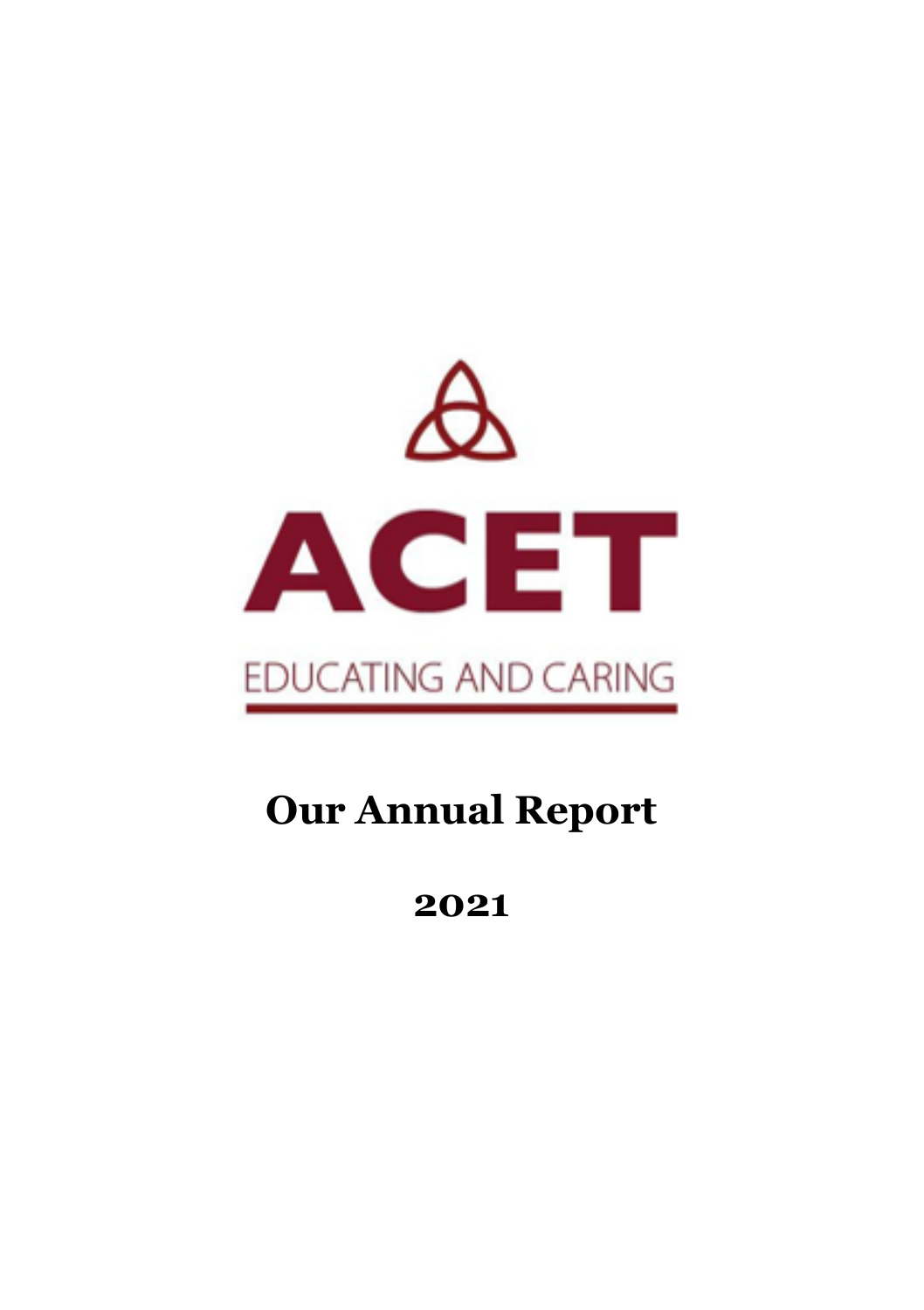

Some of you may know my interest in the work of Yale professor Willie Jennings. His magnum opus on the origins of race - *The Christian Imagination* - includes the story of a 19th-Century Anglican Bishop, John William Colenso. Colenso is best known for his translating of the Bible into Zulu and for how he spent an incredible amount of time with the Zulu people in Natal, connecting with their way of life and being present in their places and spaces, in contrast to many other colonial translators. However, Jennings still believes there was something missing from Colenso's 'translation'. While he was consistently present with Zulu communities, the Bishop assumed that his goal was to make them into respectable Victorian British Christians. The idea that a new encounter of faith might open up a new 'joining' of the many, marked by mutuality and love, was far removed from Colenso's imagination.

Translation was a major theme of our work in 2021. Whether it was Covid itself, the ever-changing restrictions, the vaccine, the opening of health services, fundraising for changing circumstances in Zimbabwe or much more, a significant amount of our time was being with people 'translating' the complex challenges and realities of 2021.

This work was not just about language (though sometimes it was) nor the finer points of what was allowed, advised, open or closed. It was not even about presence with communities. Rather it was about this 'joining', what Jennings describes as "a sharing in the pain, plight and life of one another." Each of the thousands of encounters you can read about in this Annual Report seek to demonstrate this life together where anything that may be understood as impactful or effective can only emerge from such shared and patient pathos. Translation without it is no translation at all. As a result some of the reports make for difficult and challenging reading. But our wish

is that you will join us in encountering the hope that resides within each story. As we move towards our 30th Anniversary we continue to demonstrate this hope in each of our projects and we hope that you will join us in 2022 as we celebrate and reflect.



*"No one else knows our family, our story, like you, like ACET. I know I could trust you with anything — it means so much to me."*

— Richard Carson

It is important to us to give the clients' voice in this annual report: you will see quotes from them throughout these pages.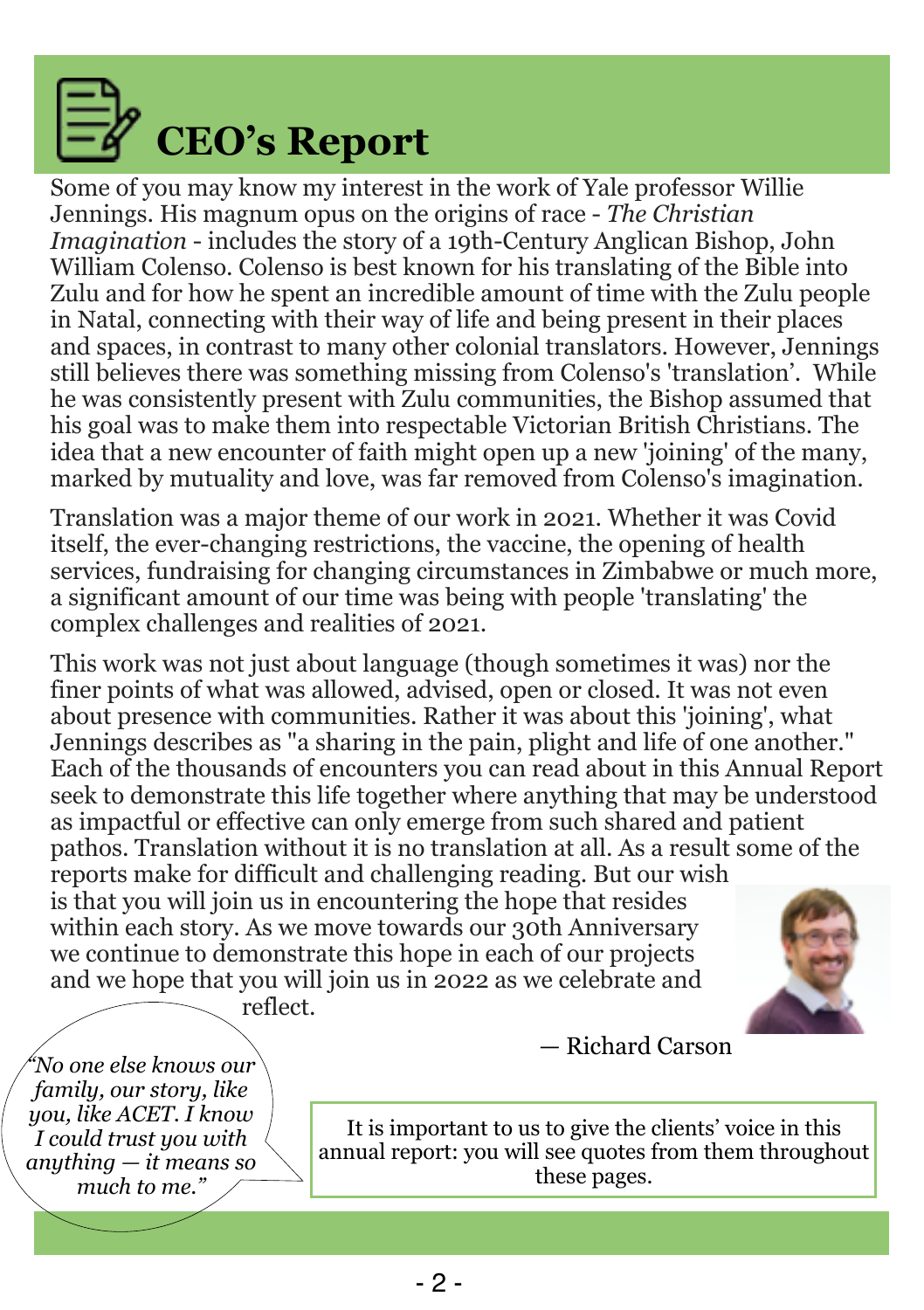

*We in ACET work with people living with and affected by HIV. We are supervised, funded and monitored by the HSE through the North Inner City Drugs and Alcohol Task Force.* 

While we had established a rhythm of care work through the early months of the pandemic, starting in to another year with heightened restrictions was definitely challenging and exhausting. Early January calls, by phone, revealed how much Covid was in client homes, how many were close contacts and how

levels of isolation seemed to be at an all time high. Many clients were fearful of rising Covid numbers and there were unknown expectations of how long the current lockdown would last. These hardships came in tandem with high levels of Christmas and other accrued debt, lots of family and community tensions and a notable decline of mental health. Our response was practical: where appropriate we delivered essential items and medications, made applications to community welfare officers, provided practical and emotional support over the phone and continued care plans remotely.



On many occasions literacy support needs presented themselves with medical letters, form filling and supplementing the ever-changing guidance on Covid updates, again while time-consuming we did this over the phone or at doorsteps, in the knowledge of how critical these needs were for client families.

There were also notable increases in cocaine, crack cocaine, street tablets and

*"I just feel as if I'm stuck, stuck in my room, looking out at the drug dealing on the road. It's brought me to a really dark place and only for the family that I've lost they give me strength to get through one more day. I know that sounds mad but you understand because you know my story."*

alcohol use. Many clients discussed how isolation and the stress of their ongoing living circumstances brought feelings of hopelessness and triggered historic addiction issues. The monotony of life with no routine and limited supports brought new habitual poly-drug use to fill the void and cope with life. Some families also experienced unexpected early prison releases due to Covid numbers, meaning in the midst of lockdown homes became more overcrowded and chaotic, with limited supports in place to deal with this. Many talked about the financial burden and pressure this placed on family dynamics, particularly when there were multiple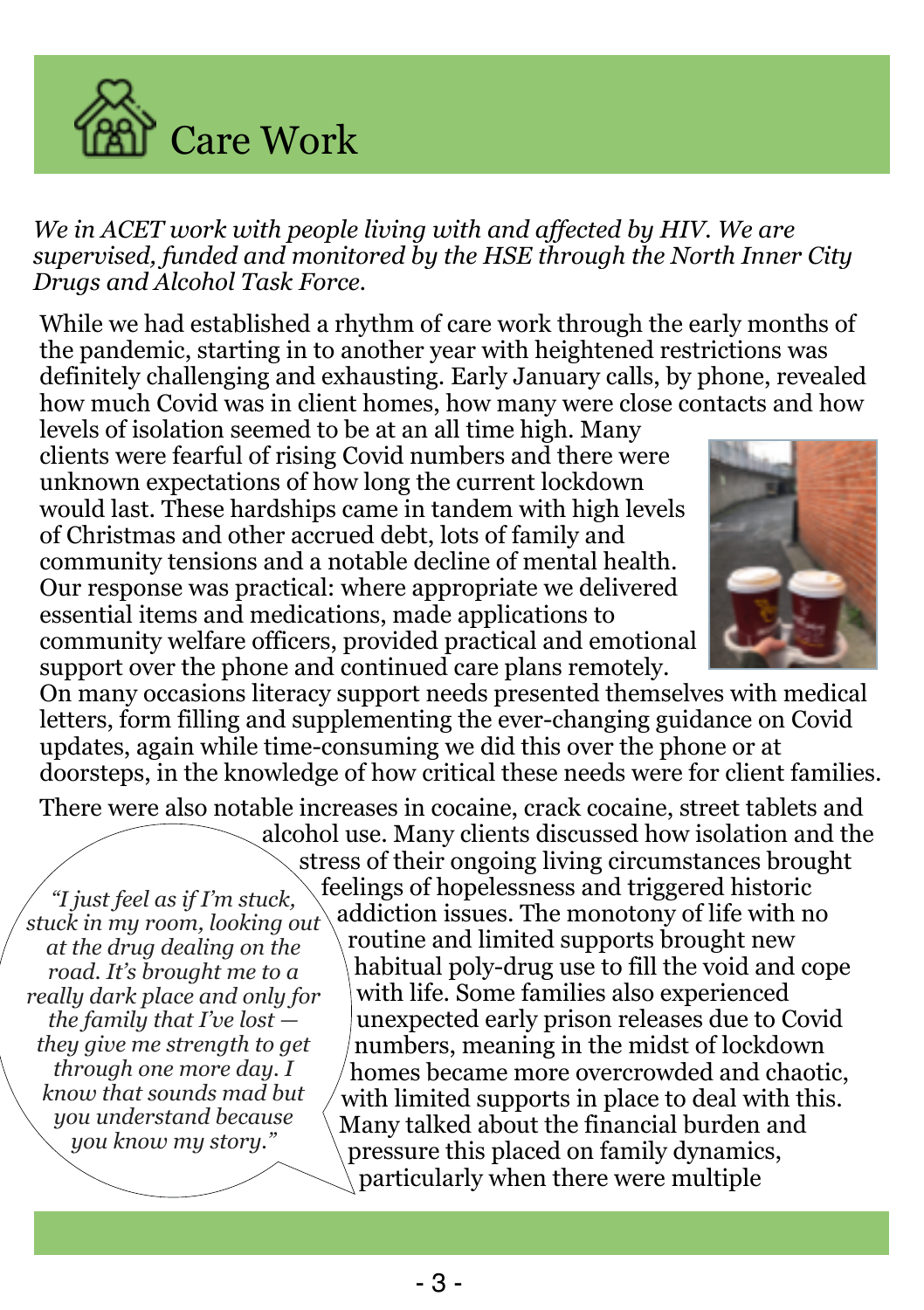

generations living in one home, some more compliant with public health advice than others. With limited respite options we provided some available resources and worked hard with families around boundary setting but it remained challenging.

By the springtime mental health seemed to be at an all time low for many

*"This is worse than the AIDS epidemic in the 80's and I'm terrified… when I'm in the supermarket now I can't even talk or stand beside people. I never thought my life would be like this."*

who were struggling to cope and seeing no end in sight. Resources were low both practically and personally and many continued to face health, housing and family crises. During this time we made doorstop visits, sent cards and tried to offer some hope in the situation. It was also at this stage many clients started receiving appointments for Covid vaccines; a few clients talked about vaccine hesitancy or refusal but the majority were relieved to get their vaccine and felt optimistic it would offer some health protection. This time also

brought talk of the similarities of Covid to the early days of HIV and the necessity for people to 'learn to live with it', educate themselves about it and accept it as part of our ongoing lives. As part of our work this also gave many an opportunity to talk about and reflect on their past diagnosis, bereavement of family and friends and stigma experienced.

As shops remained closed there were several instances where clients could not access basic necessities for themselves or their children. We tried to fill this gap, where appropriate, but it was discouraging to see what little consideration had gone into ensuring those who could not access online retail or use cards and bank accounts would not be marginalised to the point of going without everyday essentials. We also saw this with access to food for clients who had to restrict movements or who were too medically vulnerable





Easter activity care packages were sent to client homes, containing family-friendly activities, crafts, books, treats and some grocery vouchers for Easter dinner. One fun way to stay connected while apart!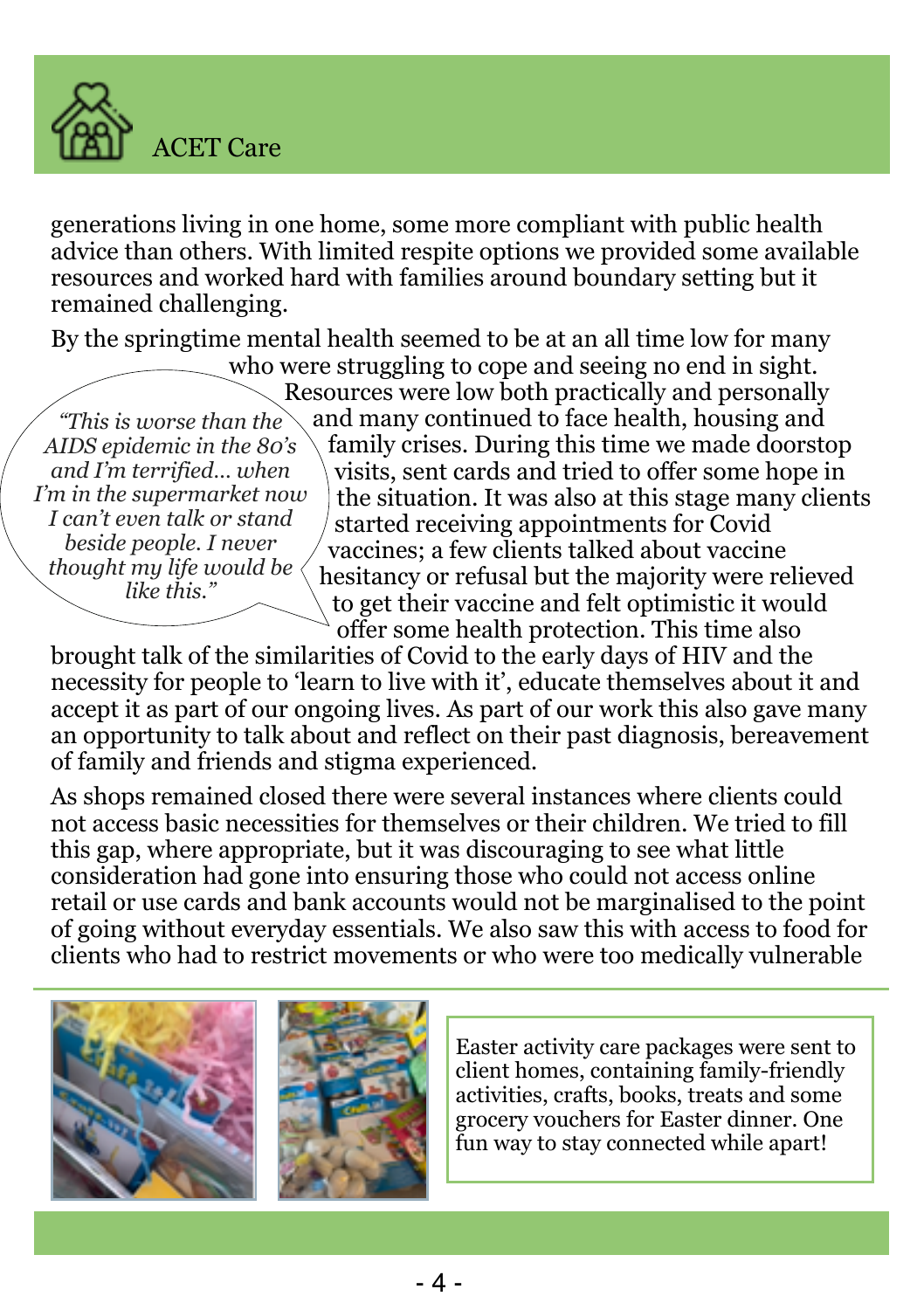

to go out and therefore dependant on others to buy food in a corner shop resulting in debts or going without.

Summer months again brought a lot of issues relating to increased drug and

alcohol use. We worked with a couple of clients on pending legal cases and supported them with this process. A lot of time was also spent assisting with healthcare needs and interventions, including access to addiction treatment and sexual health testing, as services remained open but limited. We continued to encourage clients to prioritise their health and not ignore symptoms in light of Covid restrictions. This also included promoting continued interactions with GPs

when many clients were having prescriptions directly faxed to pharmacies without consultations or check ups. Covid symptom checking also remained very central to the work, helping with boundary setting and updated guidance on best practice with multiple family members in and out of many client

homes. There was also lots of time invested into working more intensively with a couple of clients who had stopped taking medication and attending hospital appointments and had become very unwell. Staff helped them re-engage with their clinic, encouraging continued medication adherence as well as supporting them on a more regular basis at home and linking them with other local services.

In the autumn there were some very serious health issues



Helping a client keep in touch during a hospital stay with little outside contact.

with several clients and client family members. This was a very difficult time as hospital visitation remained restrictive and phone contact was not always possible. Most hospitals, however, had designated places to drop in practical items and we liaised with medical social work teams to continue care for clients and maintain contact. There were also a couple of instances where clients experienced very significant levels of drug related intimidation and threats impacting their whole family units. This caused further isolation and feuding within the

community. Supporting families living in these circumstances is particularly difficult and we engaged with other support agencies to ensure client safety and support.

The in-person care visits that took place in the late autumn



*"My anxiety has been through the roof non-stop but today I felt like I could breathe again."*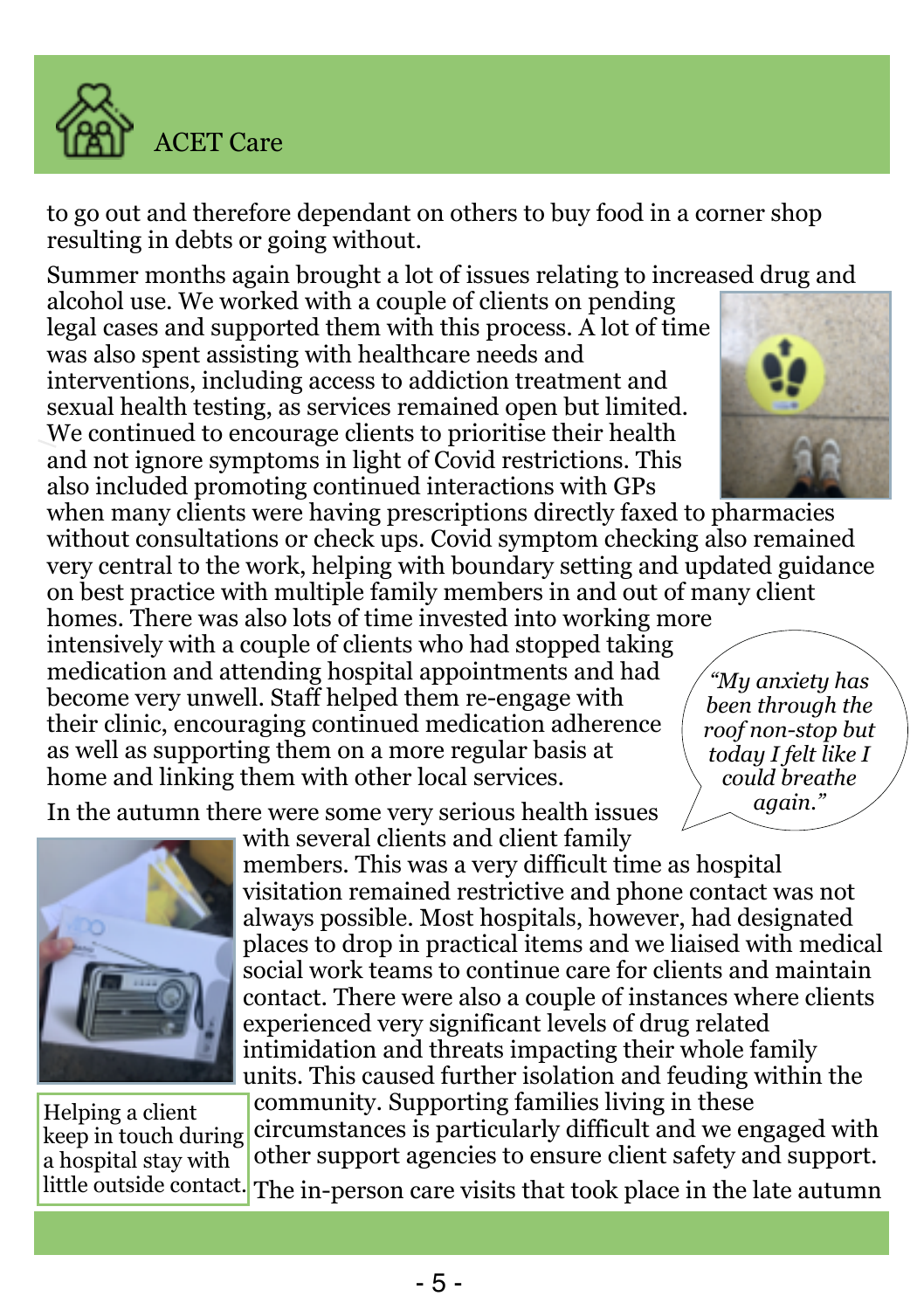

and winter were exceptionally difficult: the trauma that had been experienced by the majority of clients was undeniable, with surmounting pressures to pay back debt and keep up with ever increasing living costs, mental health at a detrimental point for many, bereavements that had taken place in isolated and unsupported spaces, addiction issues and family crises.

Delivering the Christmas hampers was as always a welcomed practical support at the end of the year. However, it didn't have its usual feel of closing out the year and wishing client families well. It was tough: it felt raw and the year felt unfinished because the trauma was unfinished. Our tailored hampers still included masks and sanitiser but were given with the hope that next year we could share safe spaces together in a new way.



The public discourse was consistently reiterating that things

were finally getting back to normality while what we were hearing and feeling was anything but normal. **Finding a balance between offering hope and acknowledging pain became the space we were working in.** To an extent this has always been the space we've worked in but the perspective seems to have become clearer in 2021.

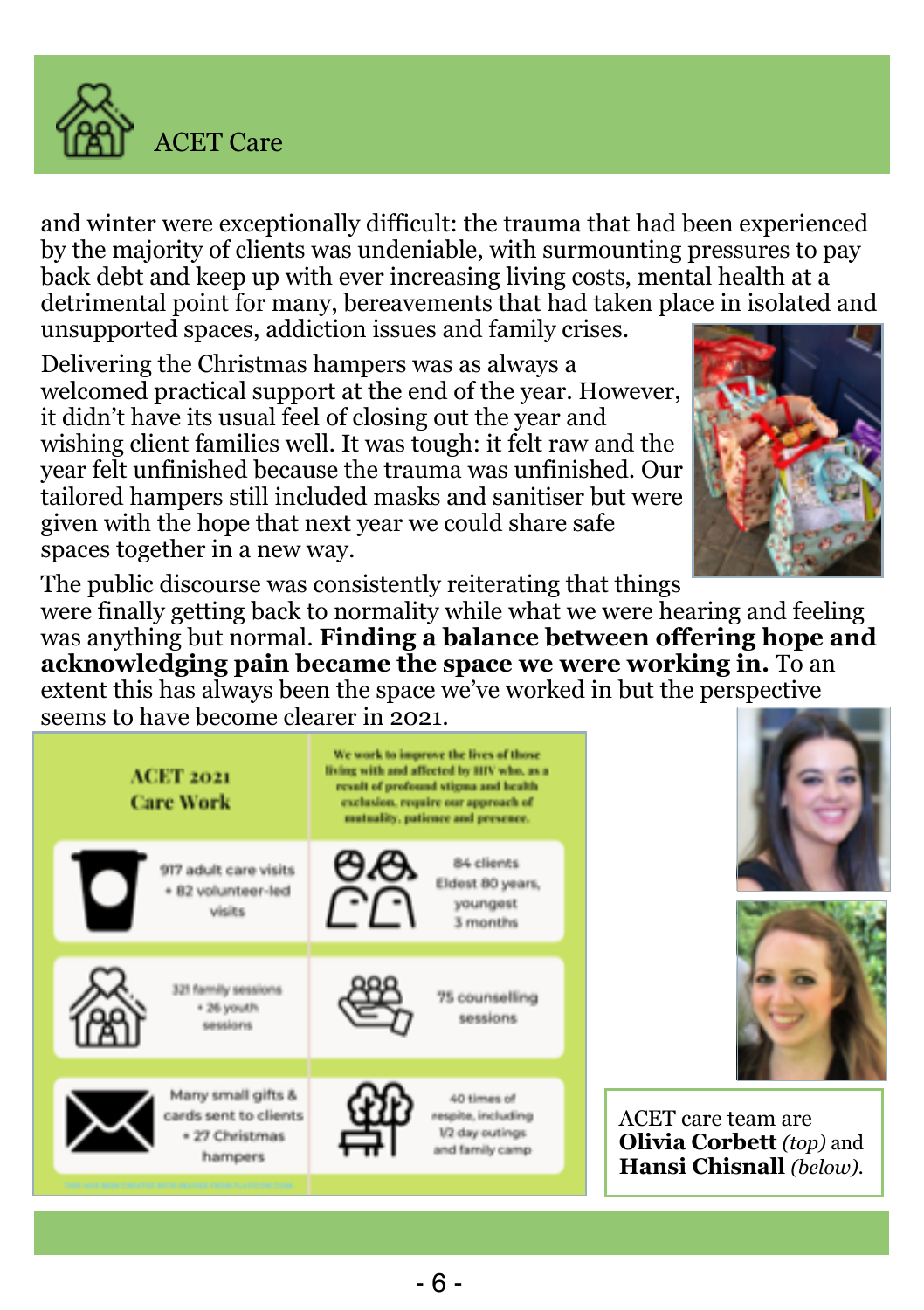

2021: another year when our quilt group could not meet to sew. Once again we had to make do with connecting by phone or the occasional cup of coffee whilst walking or standing on doorsteps. Probably the most important thing to take into account is that the desire to be together and continue our quilting has never waned. This is contrary to so many projects which just fell away through lack of contact. The vision to create a piece of work remembering loss in the community is as strong now as when we first took up our sewing needles in 1993. Each member feels that it is important within our community never to forget, and so we hope that before 2022 is out we will all meet again to sew, share stories and remember.

— Terrie Colman-Black

#### **Counselling**

In the past year, 'lonely', 'afraid', 'very depressed', 'suicidal', and 'hopeless' were words we regularly heard clients use. We encouraged them to be honest in how they were doing, what they were needing, missing or grieving, and to explore any slivers of hope. We also helped clients practice self-compassion with themselves as much as possible.

ACET counsellor Vivienne Morrow-Murtagh works with some of our clients, from ages 18 up to mid 60s. In the spring, care worker Hansi Chisnall became fully accredited

with the Irish Association for Counselling and Psychotherapy and now also has counselling sessions with clients.

Terrie Colman-Black (*left*) and Vivienne Morrow-Murtagh (*right*) are founders of ACET Ireland.



#### **Respite**

Our physical spaces and places within respite have shown us that a change of scenery and a bit more privacy can really offer someone the opportunity to access a different mindset and allow some safe time to reflect and process what has been going on. In 2021, respite and summer activities took more of a self-supported or semi-supported shape, utilising outdoor spaces and adapting to Covidfriendly risk navigation.



In July, 12 clients were supported in accessing

*"We couldn't have had a break away like that without ACET's help - you don't know what it means to me and to us, we'll remember it forever. Thank you for giving us this special time."*

respite through partnership with Dublin Family Outreach, which was a most welcome change of scenery, and wonderful opportunity for memorymaking with family members and friends.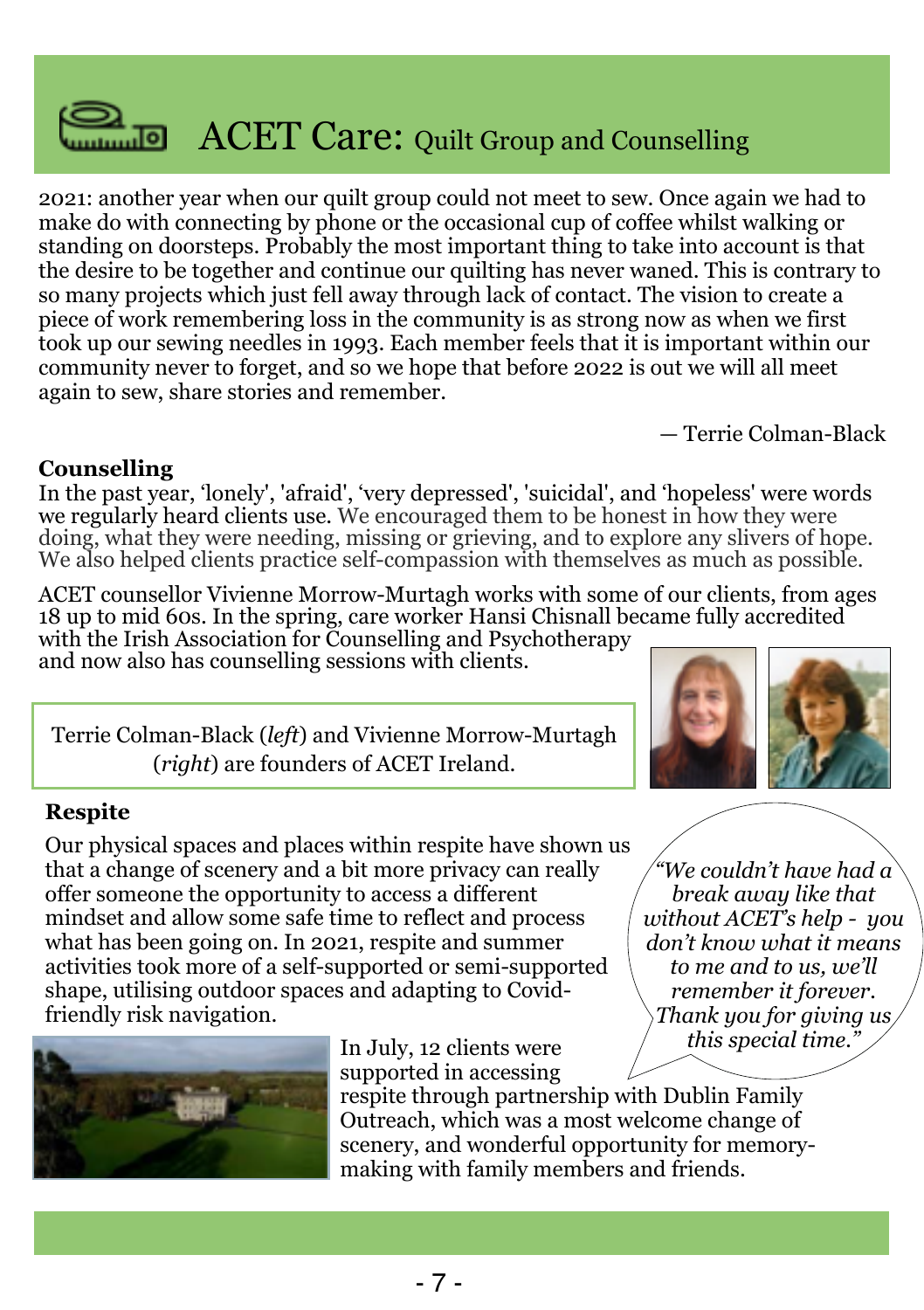Matilda Project

*In June the World Bank reported that as of 2020, 49% of Zimbabweans were in "Extreme poverty", defined as living on less than \$29.80 per month.*



This elderly couple, *with Willard on the left*, are too old to grow their own food yet are the guardians of all these children.

The first four months of 2021 were very hungry months for many. Severe drought and crop failure in 2020, combined with reduced/failed incomes due to lockdowns, and loss of remittances from family members working abroad, meant that the elderly were particularly badly hit. Village heads came to Willard to ask for help. In both February and March 167 elderly people, identified by their village committees, were given a food pack by ACET CCP. All of these have grandchildren in their care, whether their parents are migrant workers or have passed away.

One example is Simangele (79) who has a son and a daughter. Her son has his own family and is unemployed. Her daughter, who is deaf, and her two children live with Simangele, who helps to care for the

*This graph taken from the Johns Hopkins Covid-19 dashboard in February 2022 shows the best information available of how Zimbabwe has fared through Covid.* 

*As in Ireland, during wintertime Zimbabwe has had surges in Covid infections and deaths, except that winter is June and July. The Christmas time surges are because migrant workers (to cities in Zimbabwe or abroad) get annual leave for the month of December, so arrive home after long journeys on public transport and bring new variants with them.*

*The first deaths from Covid began in July 2021 in ACET CCP's 11 villages, at the rate of 2-3 daily for less than a month, mostly elderly. One child, a double orphan due to HIV, lost her guardian grandfather to Covid. So much taken from one child by disease.*

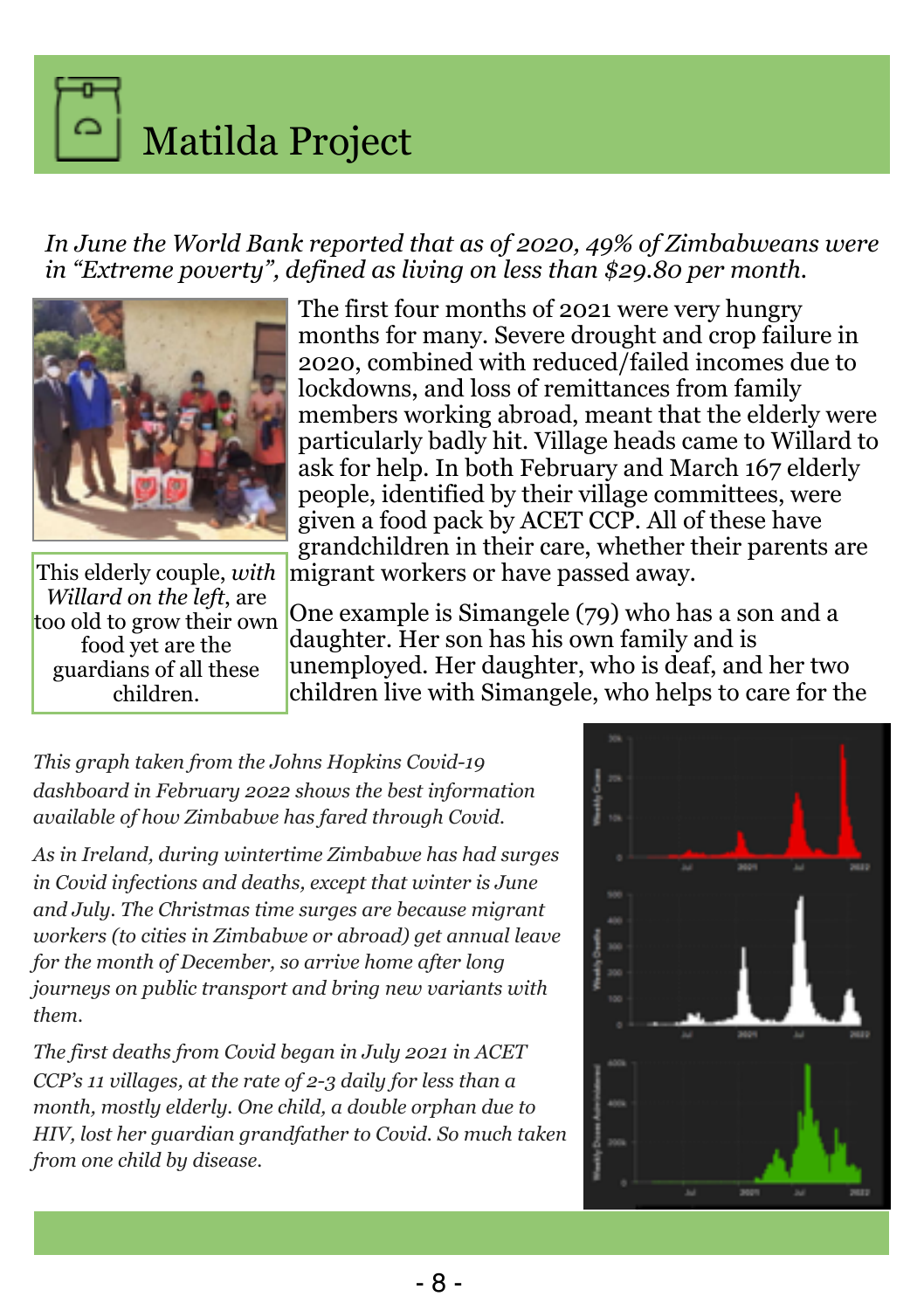

## Matilda Project

children. "The only survival is when the rains are ok and she can plough in the field." Her neighbours help her during ploughing. She is too weak to do much work on the farm.

Relief all round at a bumper harvest at the end of April: 130% of the national average, with the dams at 90% capacity.

Schools reopened after another lockdown in March but closed again the first week of June for a month's holiday during which



another lockdown was imposed, so they didn't reopen till 6 September. Education has been seriously impacted by Covid. Online learning isn't available to the village children: no electricity, no internet, schools and teachers without power or computers or Zoom.



With national inflation at 95% for 2021, school fees rocketed too. We paid fees for 27 primary and 35 secondary students. In 2021, term 1 cost an average of \$15 for primary students and \$44 for secondary students. In less than a year this had risen to \$35 for primary, and \$60 for secondary students. Unaffordable for many, sadly.

All through 2021 Willard continued monthly food packs to all the 126 Under 18s who have lost both parents, and 100 living with HIV, as well as food and blankets to other vulnerable children when possible.

The big change of 2021 was the end of our 17 year-partnership with Tshelanyemba AIDS Care and Prevention Programme, started and led by Gift Moyo. Due to travel restrictions during lockdowns there had been several months in 2020 and 2021 when Gift couldn't buy or distribute food packs. There were also a series of delays in money reaching Gift, and in even getting a reply to messages. Then in September the hospital mistakenly paid money owed to a supplier from their USD account instead of the local currency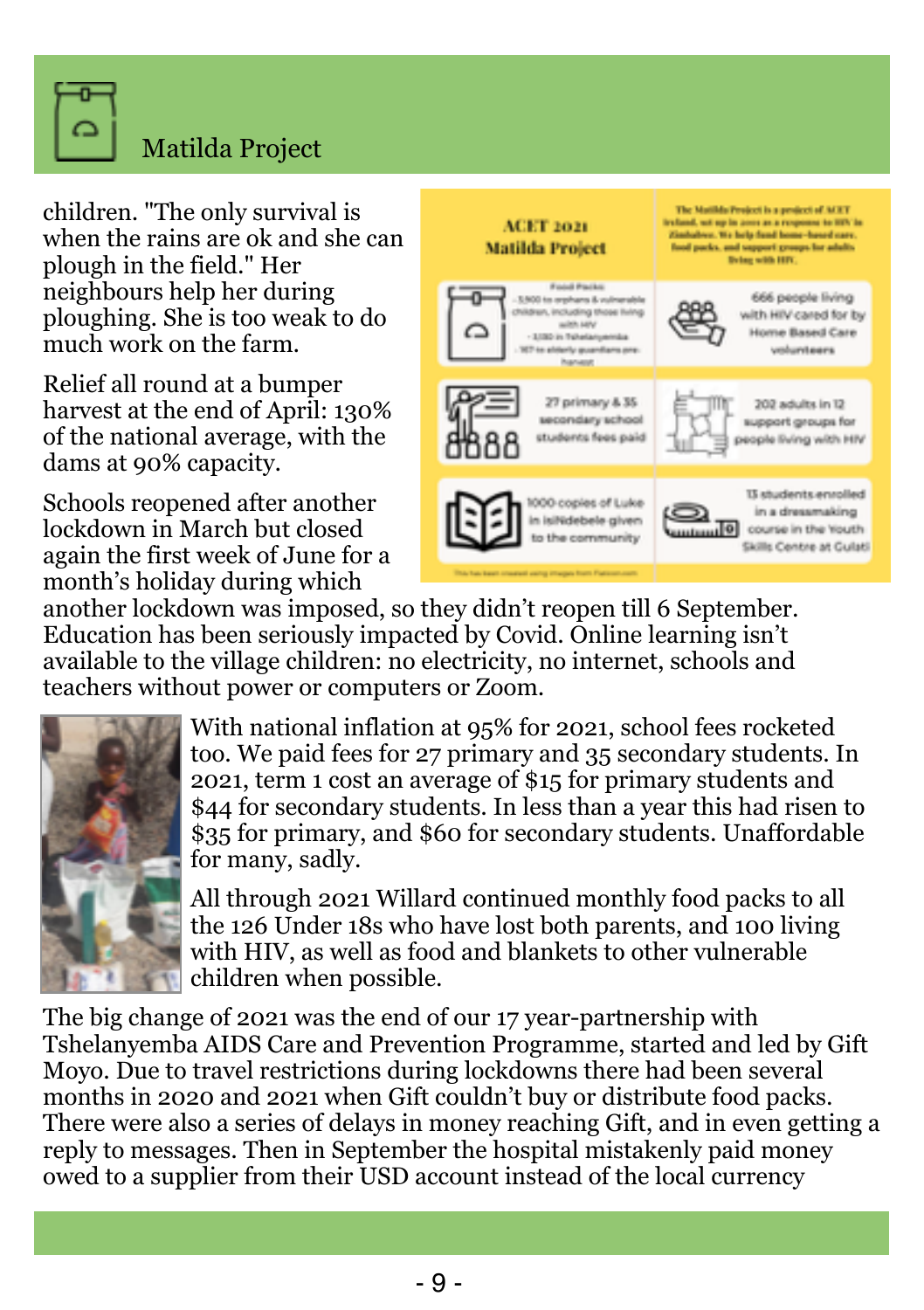

#### Matilda Project

account — with the funds we had sent to buy food packs for more than 500 people. Instead of telling us what had happened, the bursar prevaricated until the money was finally returned about 4 weeks later. This damaged trust in accountability to the extent that we consulted the ACET board about discontinuing our funding of TACPP, and with the board's approval, broke the news to Gift. He was very disappointed but is close to retirement so his work was coming to an end.

A specific gift in 2020 allowed us to print 1000 copies of Luke in isiNdebele for Willard to make available to volunteers, young people, church leaders. The caption on the cover, below a local homestead, reads, "Blessed are you who are poor – the Kingdom of God is yours". Luke 6:20. Lots of people have no reading material at home, so this is more of a treat than you might think!



All 193 ACET volunteers were given five kilos of maize seed in the first week of December, a fitting way to thank them for a hard year's work, and to encourage them in hope for 2022.

— Wendy Phillips



*Left:* Thubelihle, 19, with her baby in her arms, is guardian to her two younger siblings. *Right:* Volunteers with their 5 kg bags of maize seed.





A graph showing clearly that the rate at which children are losing both parents/becoming double orphans has fallen. Only under 18s are included.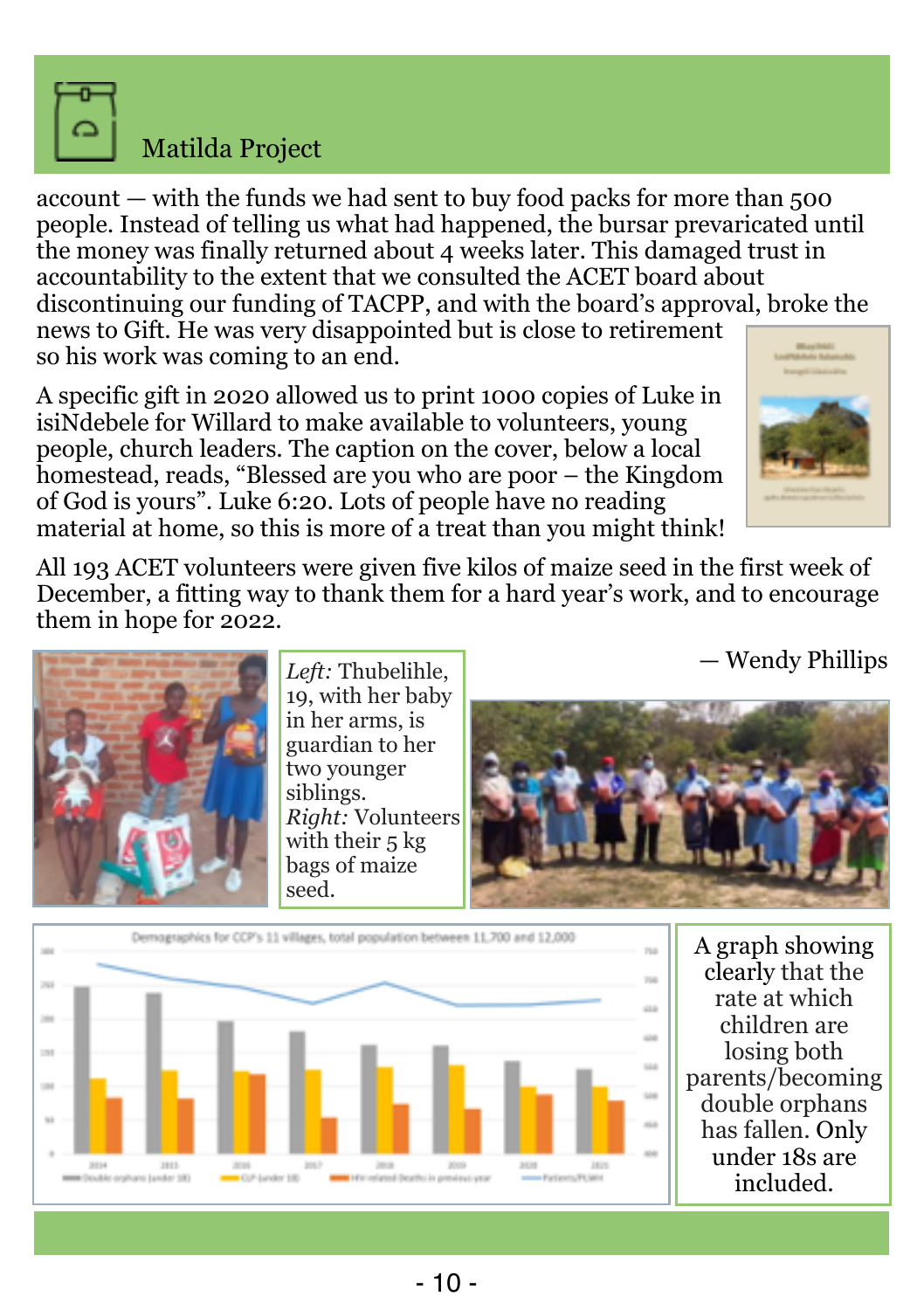

The Covid-19 pandemic has showed how misinformation can slowly erode trust in messages coming from health authorities. Interaction with the target audience is needed to ensure that the message is correctly received, understood

magnitude of its impact, the Covid-19 pandemic has mobilised lots of resources, taking precedence over many other important public health issues. Pre-Covid inequalities experienced by marginalised communities remained, and sometimes they were even exacerbated; which resulted in the deepening of the pandemic impact on already vulnerable people. **General overview** Overall, Covid-19 uncertainty marked people's lives in 2021.

Healthwise, 2021 was dominated by the Covid-19 pandemic. Because of the

Nobody could figure out exactly what the future would be like. The news of the wide availability of effective Covid-19 vaccines was a big relief. The subsequent rollout of the Covid-19 vaccine campaign was a source of hope for better days ahead. Unfortunately, for various reasons this did not fully materialise.

There were early concerns about the public acceptance of the vaccines. The worries were fuelled by factors such as the exposure in public of dissensions among scientists, concerns about the lack of sufficient safety data, conspiracy theories with their widespread misinformation campaigns, or the fact that people from migrant background were more vulnerable to the risk of being misled by that misinformation. Another cause of public concern came because implemented public health restrictions applied to both the vaccinated and the unvaccinated. This confused many people and diluted, in some ways, the advantage of being vaccinated. When cultural barriers are added on top, we had all the ingredients that inevitably led in a low vaccine uptake among migrants. **At the end of 2021, vaccine hesitancy was still** 





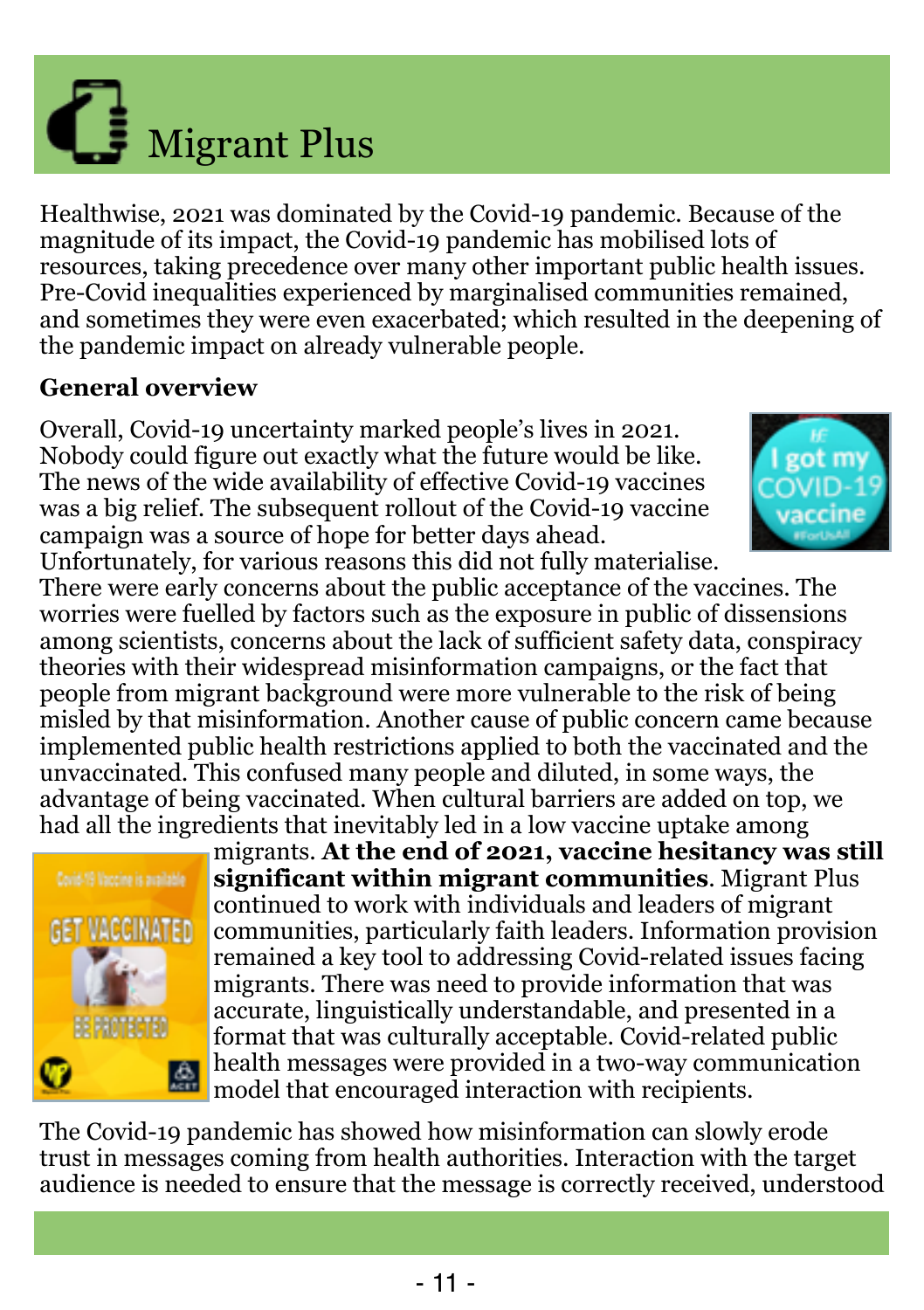

and accepted. One of our roles was to help that interaction, not only by relaying the official public messages, but also by acting as a resource person to facilitate the understanding and acceptability of the messages.

#### **Key Activities**

#### **Information Provision and Support:**

Due to the persisting pandemic, public health restrictions remained throughout 2021. Therefore, the essential Migrant Plus activities took place remotely (phone, social media, Zoom, WhatsApp). The scope of our activities included information provision, providing one-to-one or group support on matters affecting health, attending various meetings to voice migrant issues or concerns that constitute barriers to their health, mobilising migrant communities through their leaders, engaging with individuals and structured groups of people from migrant backgrounds, and linking networking with organisations interested in migrant health.

## **Tackling Misinformation on Health**

Addressing misinformation on the vaccine was another key activity. Numbers of migrants have been particularly exposed to misinformation, essentially through social media, and this has significantly influenced their decisions on



health. Due mainly to language and cultural barriers, official public news channels are not the main source of information for some people from migrant backgrounds. To try to tackle the issue at community level, we endeavoured to provide accurate, checked Covidrelated information using official or reliable sources; we also worked to dispel intentionally misleading fake news, explaining things in a very simple language and in a culturally acceptable way.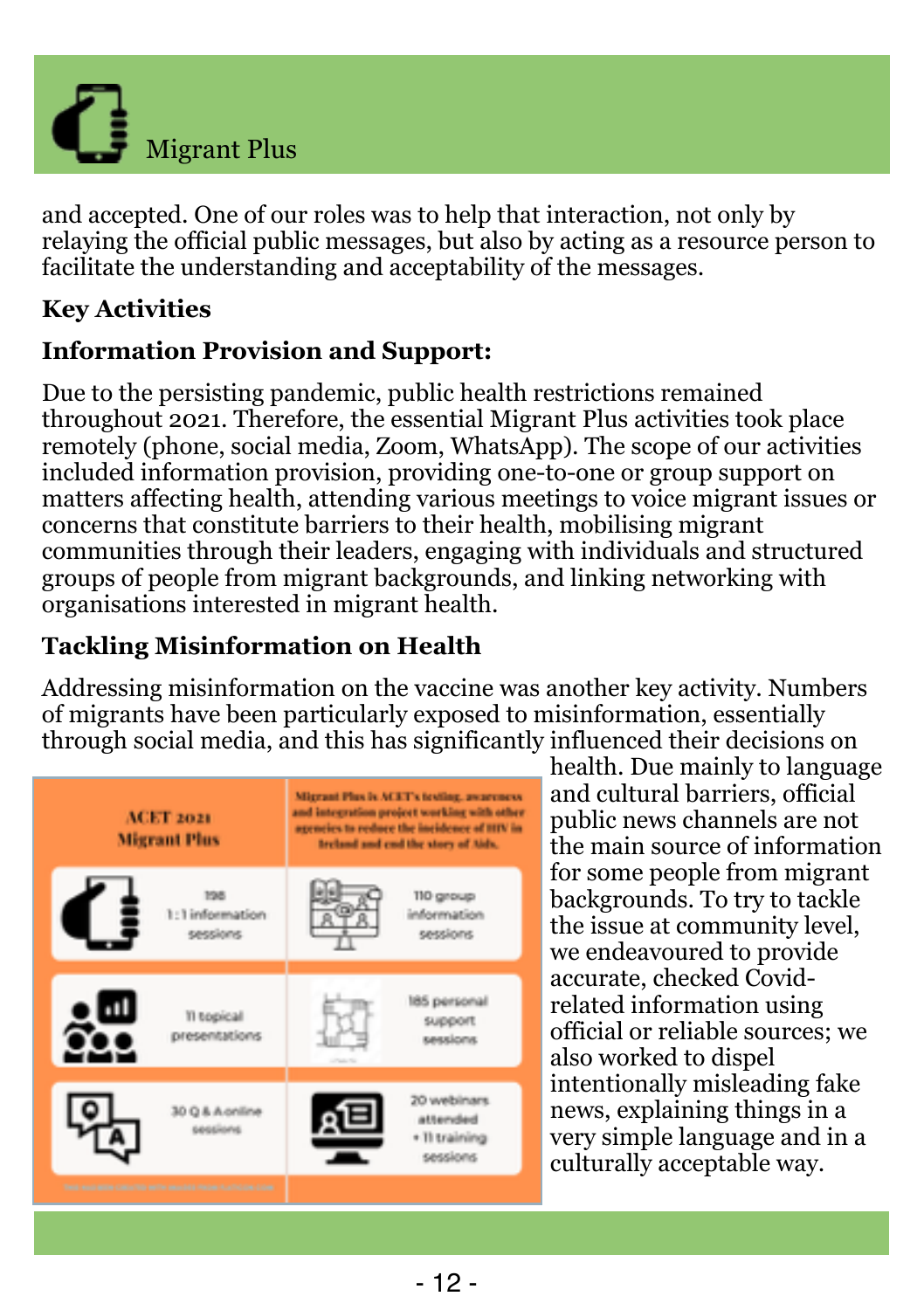

#### **HIV Testing**

Work on HIV infection has significantly been slowed down by the superseding focus on Covid-19. The reality is that HIV infection is still an issue among migrants and stigma against people living with HIV is still significant among people from migrant backgrounds. In 2021 the two pandemics continued to co-exist but, because of the speed of the propagation of Covid-19, it was perceived by many migrants as a more tangible threat than HIV & AIDS. The fight against HIV & AIDS was practically pushed into the background and due to public health restrictions usual HIV community testing activities couldn't be organised. We used every opportunity to raise the awareness on the sad reality of HIV infection being a real threat that needed to be averted.

The theme of 2021 World AIDS Day was ''End inequalities. End AIDS''. This was a good reminder of the necessity to actively work with communities to tackle stigma and eradicate HIV, but also broadly to tackle inequality affecting marginalised communities. Unfortunately, because of the restrictions linked to Covid, this global AIDS Day couldn't be celebrated as it should.

#### **Outcomes Summary**

We assess the project outcome through feedback from the beneficiaries of our activities:

-Tackling misinformation has had a positive impact in equipping people from migrant background to make the right decision on covid-19 related challenges;

-We received information or support requests from a broader range of people from a migrant background;

-The project is perceived by the targeted communities as a knowledgeable and reliable source of information on health;

-A greater number of faith and community leaders consider the project as a trustworthy source of information they can share with their members;

-The project is strengthening its position as one the voices of migrant communities, particularly on matters affecting their

health. This translates into more opportunities to share our views and experience.

Yvon Luky is ACET's Faith and Ethnic Communities Worker.

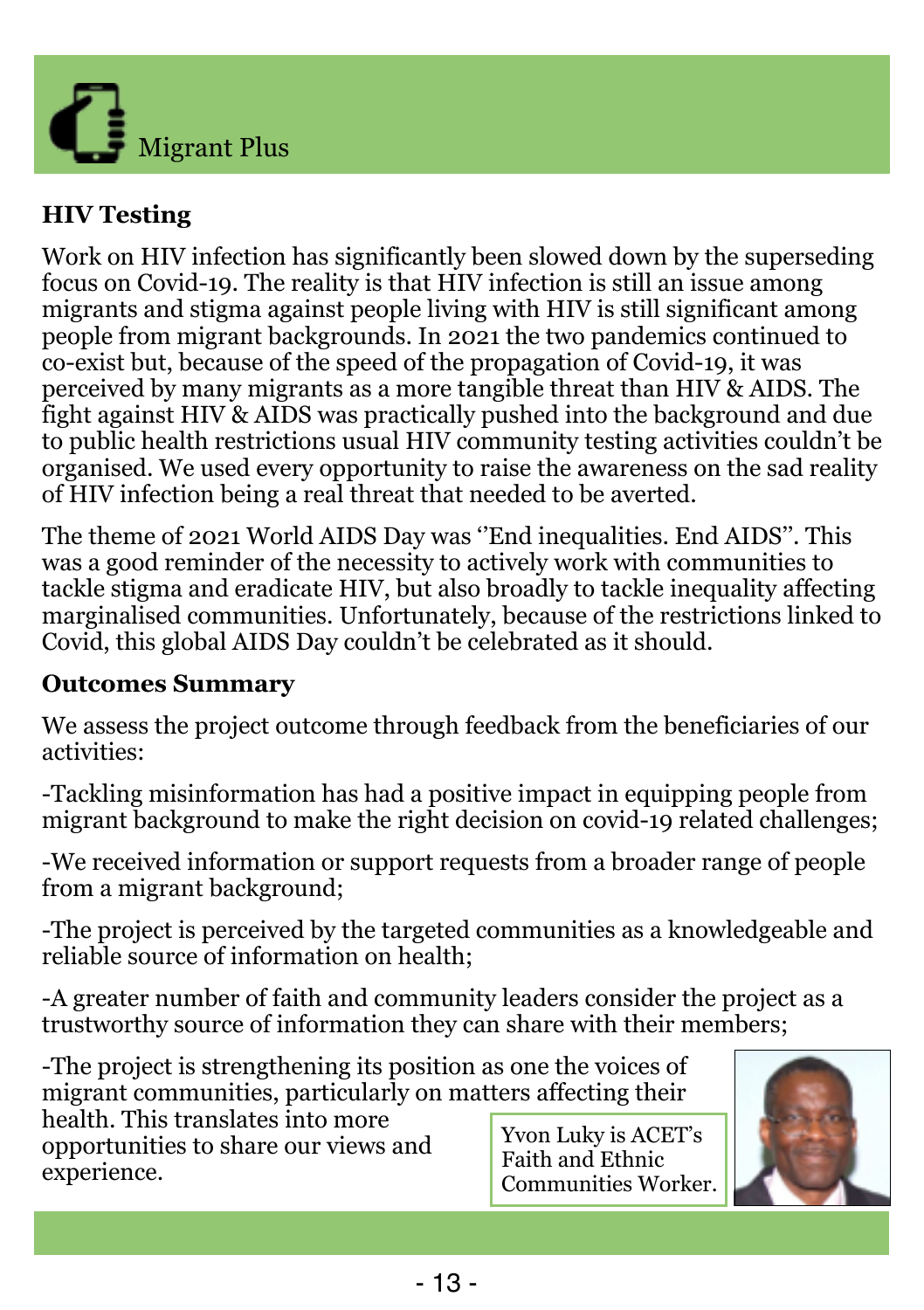![](_page_13_Picture_0.jpeg)

![](_page_13_Picture_1.jpeg)

#### **Acts of Compassion Projects:**

Amos Ngugi provides 1-to-1 and group supports to migrants out of his base in north east inner city Dublin. Whether homeless or resident in direct provision centres, many migrants have been positively impacted by his peer-led approach. This HSE-funded

partnership formally ceased at the end of 2021 as Acts of Compassion now has capacity to receive funding directly. However, we will continue to work with Amos on many local initiatives.

![](_page_13_Picture_5.jpeg)

#### **Talbot Centre:**

Our partnership with the Talbot Centre continued in 2021 and included a change of staff. After many years as the Education Worker, Abbie Carrick moved on and Bernie McDonnell took her

place in capacity building the education responses to drugs in the local area.

#### **Dublin City Interfaith Forum**

Also based in the North East Inner City is our partnership with Dublin City Interfaith Forum. This includes

supporting leaders of local faith communities through the challenges of Covid where health information, advice on restrictions and even the sustainability of the communities themselves were all contexts for challenge.

![](_page_13_Picture_13.jpeg)

#### **North East Inner City**

**RIN EAST** All of the partnerships above have some connection to the Department of the Taoiseach's NEIC initiative. Richard Carson sits on the Enhancing Policing Sub Group as a representative of the

North Inner City Community Coalition.

#### **Staff Training**

Two staff members returned to part-time postgraduate education in 2021. Hansi Chisnall began an M.A. in Pluralistic Counselling and Psychotherapy with IICP College and Richard Carson began postgraduate study in Theology, Mission and Ministry as part of the Common Awards of Durham University at St Hild College in England.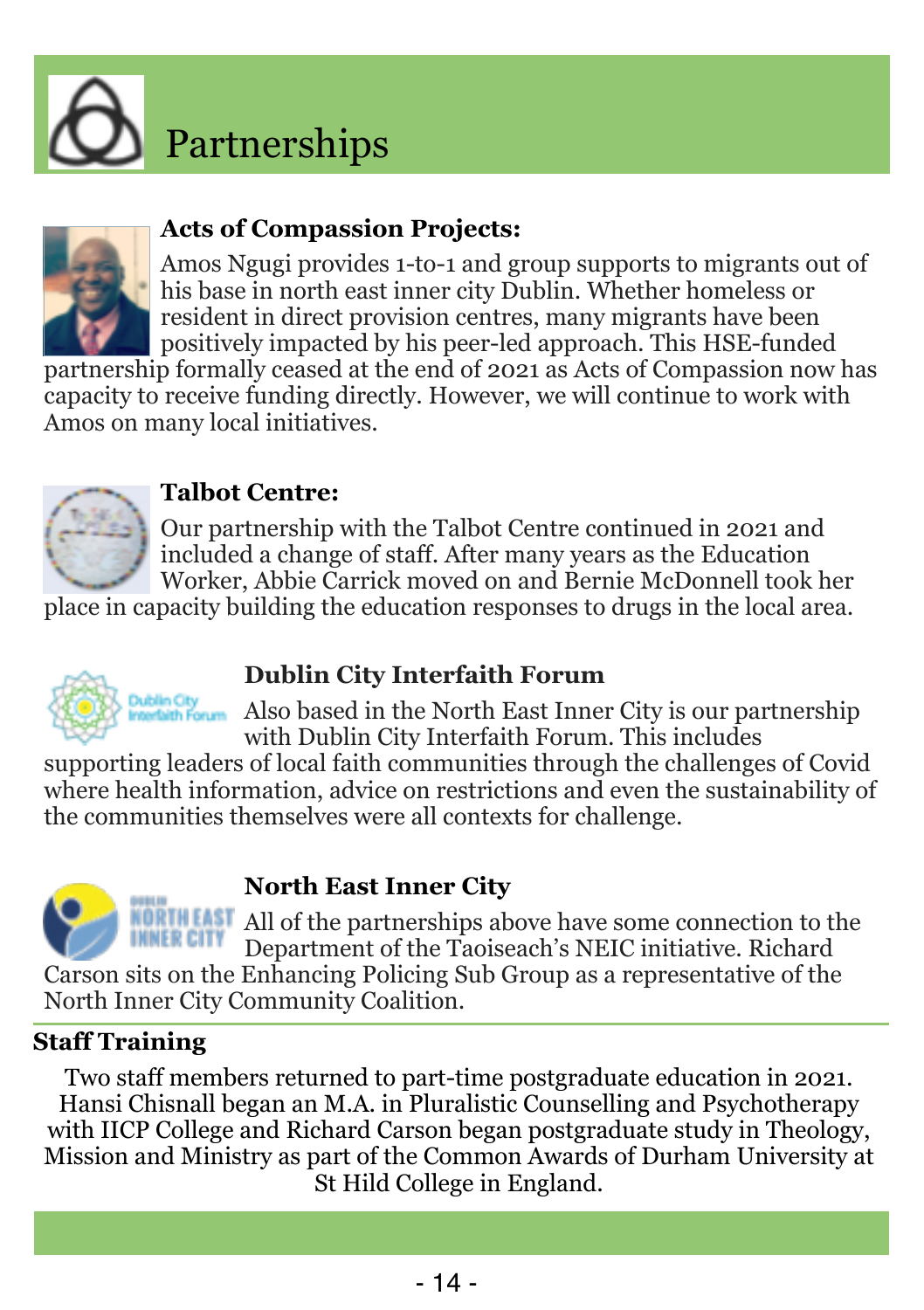![](_page_14_Picture_0.jpeg)

| <b>Income and Expenditure</b>          |                                 |                                        |                                       |                                        |  |
|----------------------------------------|---------------------------------|----------------------------------------|---------------------------------------|----------------------------------------|--|
| <b>Year Ending 31 December 2021</b>    |                                 | 2021                                   | 2020                                  | 2019                                   |  |
|                                        |                                 | €                                      | €                                     | €                                      |  |
| Income                                 | ACET<br>Matilda<br>Total.       | 276,079<br>134,605<br>410,684          | 487,383<br>146,272<br>633,655         | 503,029<br>147,501<br>650,530          |  |
| Expenditure                            | <b>ACET</b><br>Matilda<br>Total | (276, 931)<br>(128, 754)<br>(405, 685) | (452,757)<br>(132, 852)<br>(585, 609) | (507, 590)<br>(140, 653)<br>(648, 243) |  |
| Surplus/<br>Deficit                    | <b>ACET</b><br>Matilda<br>Total | (852)<br>5,851<br>4,999                | 34,626<br>13,420<br>48,046            | (4, 561)<br>6,848<br>2,287             |  |
| Accumulated surplus<br>brought forward |                                 | 95,556                                 | 47,510                                | 45,223                                 |  |
| Accumulated surplus<br>carried forward |                                 | 100,555                                | 95,556                                | 47,510                                 |  |

| <b>ACET</b> and Matilda Project Balance Sheet 31 December 2021 |                             |                             |  |  |  |
|----------------------------------------------------------------|-----------------------------|-----------------------------|--|--|--|
|                                                                | 2021                        | 2020                        |  |  |  |
|                                                                | €                           | €                           |  |  |  |
| <b>Current Assets</b>                                          |                             |                             |  |  |  |
| <b>Debtors</b><br>Cash at bank and in hand                     | 1,171<br>127,375<br>128,546 | 1,285<br>124,324<br>125,609 |  |  |  |
| <b>Creditors:</b> amounts falling due within one year          | (27,991)                    | (30,053)                    |  |  |  |
| <b>Net Current Assets</b>                                      | 100,555                     | 95,556                      |  |  |  |
| <b>Total Assets less current liabilities</b>                   | 100,555                     | 95,556                      |  |  |  |
| <b>Reserves</b>                                                | 100,555                     | 95,556                      |  |  |  |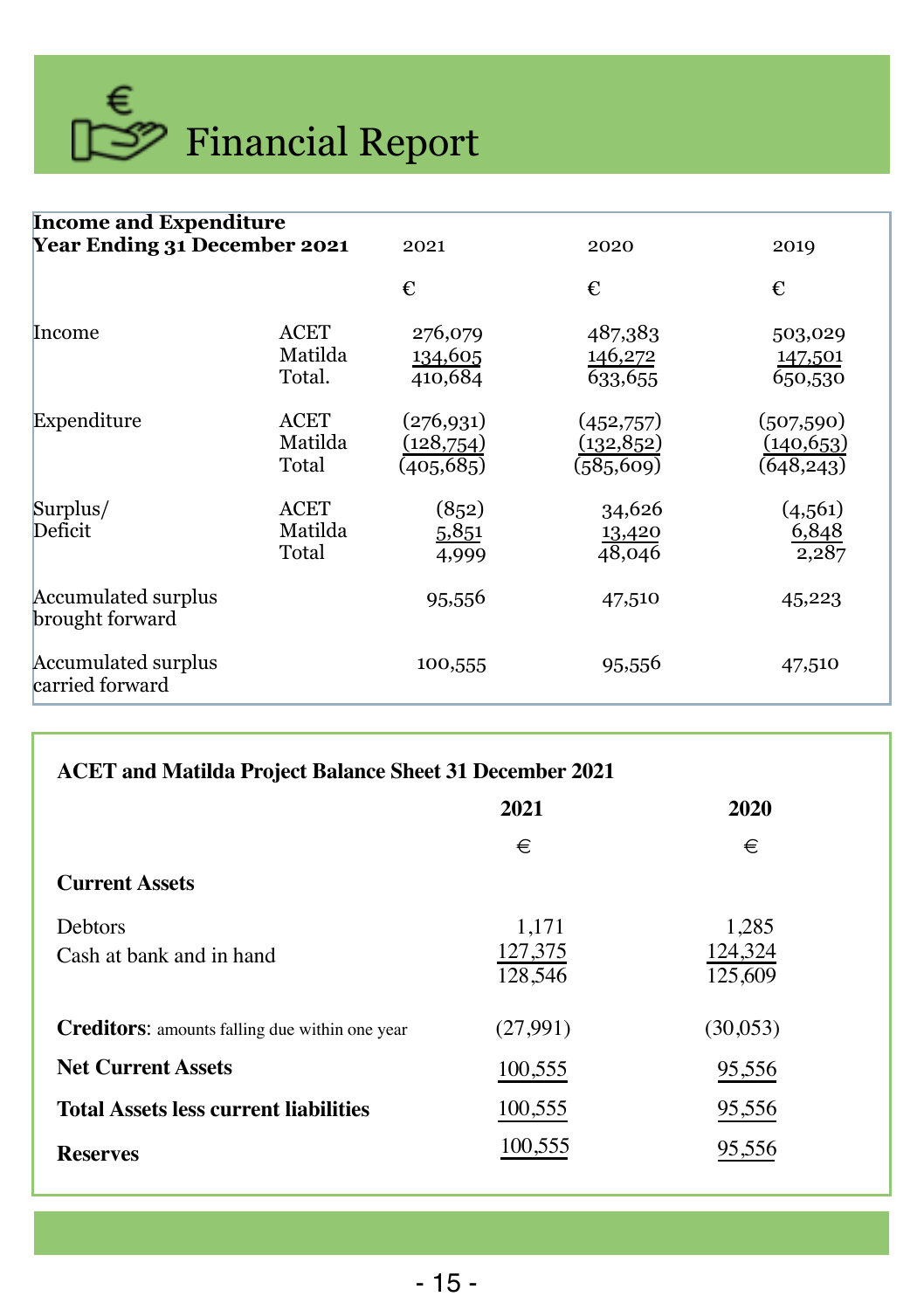![](_page_15_Picture_0.jpeg)

## Director's Report: Prof Sam Mc Conkey

I want to acknowledge the work of the staff and volunteers in ACET during 2021. There are many fascinating reports to read here with many important outcomes and all in deeply challenging circumstances. The team's ability to carry out their activities while empathising with pain and finding hope should be an example to all. Whether in caring for those living with HIV, fundraising for the important work in Zimbabwe, providing health advice and support to communities of migrant background or facing the various challenges of COVID, in all cases the values of ACET, rooted in our shared Christian faith, shine through.

As 2022 points to some new beginnings we know that these challenges will continue and we know that the ACET team have the presence in place to continue to make a difference in the lives of those they serve.

— Prof Sam McConkey, Chairperson

![](_page_15_Picture_5.jpeg)

![](_page_15_Picture_6.jpeg)

We would like to acknowledge the **ACET Board of Trustees:**

Samuel McConkey - Chair Juliet Amamure Dr Ebun Joseph Antoin MacCarthaigh

Rev. Abigail Sines Karen Thompson - Secretary

**ACET's purpose:** the advancement of community welfare including the relief of those in need because of youth, age, ill-health, or disability and the promotion of health, including the prevention or relief of sickness, disease or human suffering.

We do this by providing care support to those affected by HIV and training, awareness and testing work to those that have been marginalised by society, including through partnerships responding to addiction and social exclusion.

We offer this to individuals, families and communities both here in Ireland and with fundraising and capacity building support to Zimbabwe.

ACET Ireland is fully compliant with the Charities Goveranance Code.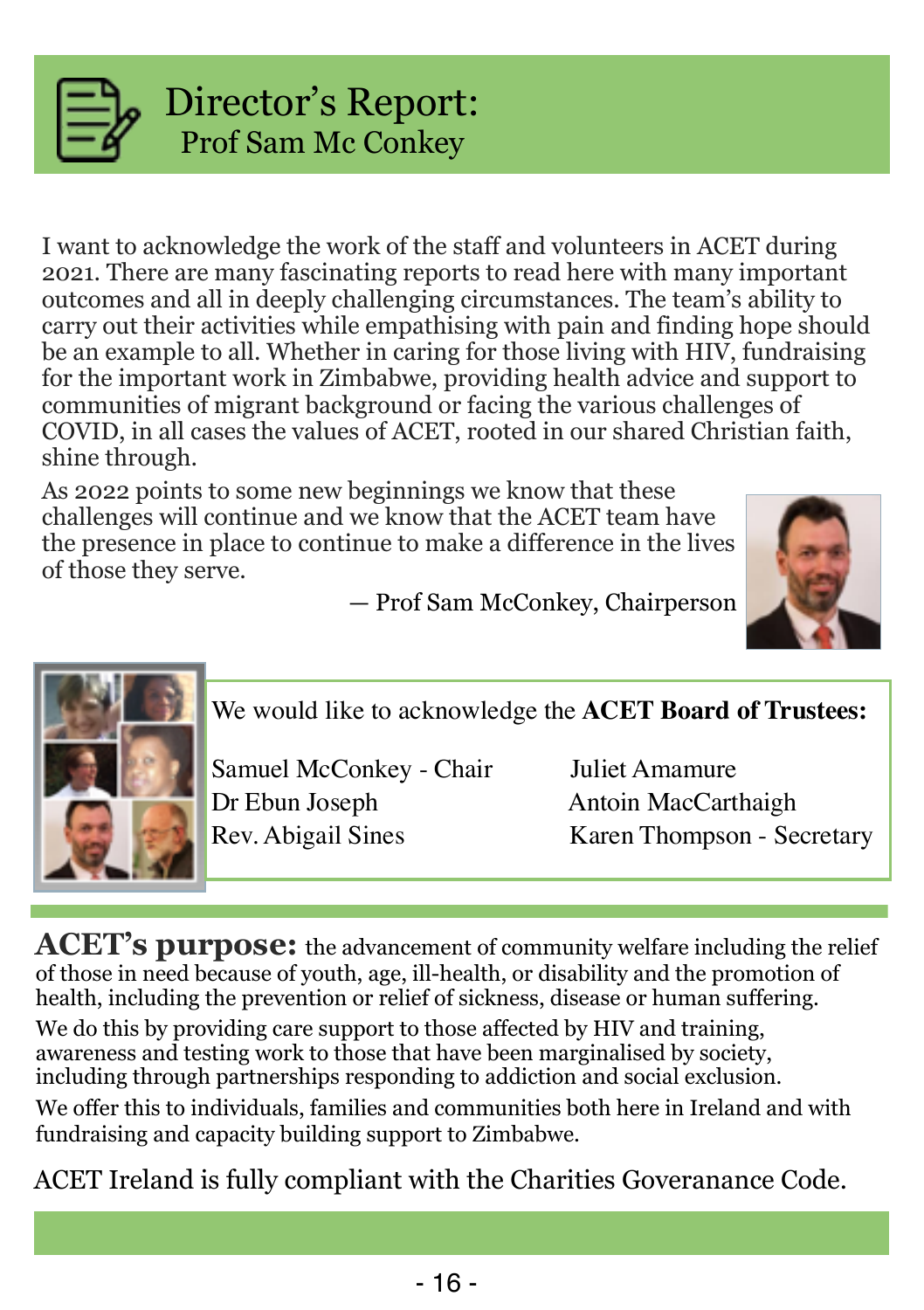![](_page_16_Picture_0.jpeg)

We are very grateful, as always, to all those who gave regularly or through one-off donations or fundraising events, to both ACET and the Matilda Project. Many thanks, also, to all our volunteers, trustees, and members for their valuable contributions throughout the year.

We appreciate the support of HSE Social Inclusion in CHO 9; North Inner City Drugs and Alcohol Task Force; MAC AIDS Fund; Gilead Science; Allchurches Trust/Benefact Trust; RTE Does Comic Relief; the HSE National Lottery Fund; Tusla, Child & Family Agency; Dublin City Council; the North East Inner City Initiative; CDYSB; acet UK and ACET NI; Google; Hayden Brown; Pricewaterhouse Coopers; Vox; Rialto Community Drugs Team; the GUIDE Clinic; the Mater Misericordiae Clinic; Beaumont Hospital; HIV Ireland; Positive Now; Sexual Health Centre Cork; Sexual Health West; GOSHH Limerick; European AIDS Treatment Group; the Drugs/HIV Helpline; Acts of Compassion Projects; Recovery Academy Ireland; Talbot Centre; Depaul; Dublin City Interfaith Forum; Praise Tabernacle Church; Trinity Church Network; Redeemed Christian Church of God; Dundrum Methodist Church; Mercy Christian Fellowship; Christ City Church; Connections Church Dublin; Adelaide Road Presbyterian Church; Lucan Presbyterian Church plus all the other churches that we have had the opportunity to collaborate & work with; Discovery Gospel Choir. *"You've been in my life years now and you've really helped me so much along the way, I'd be lost without you. I'm forever grateful."*

![](_page_16_Picture_3.jpeg)